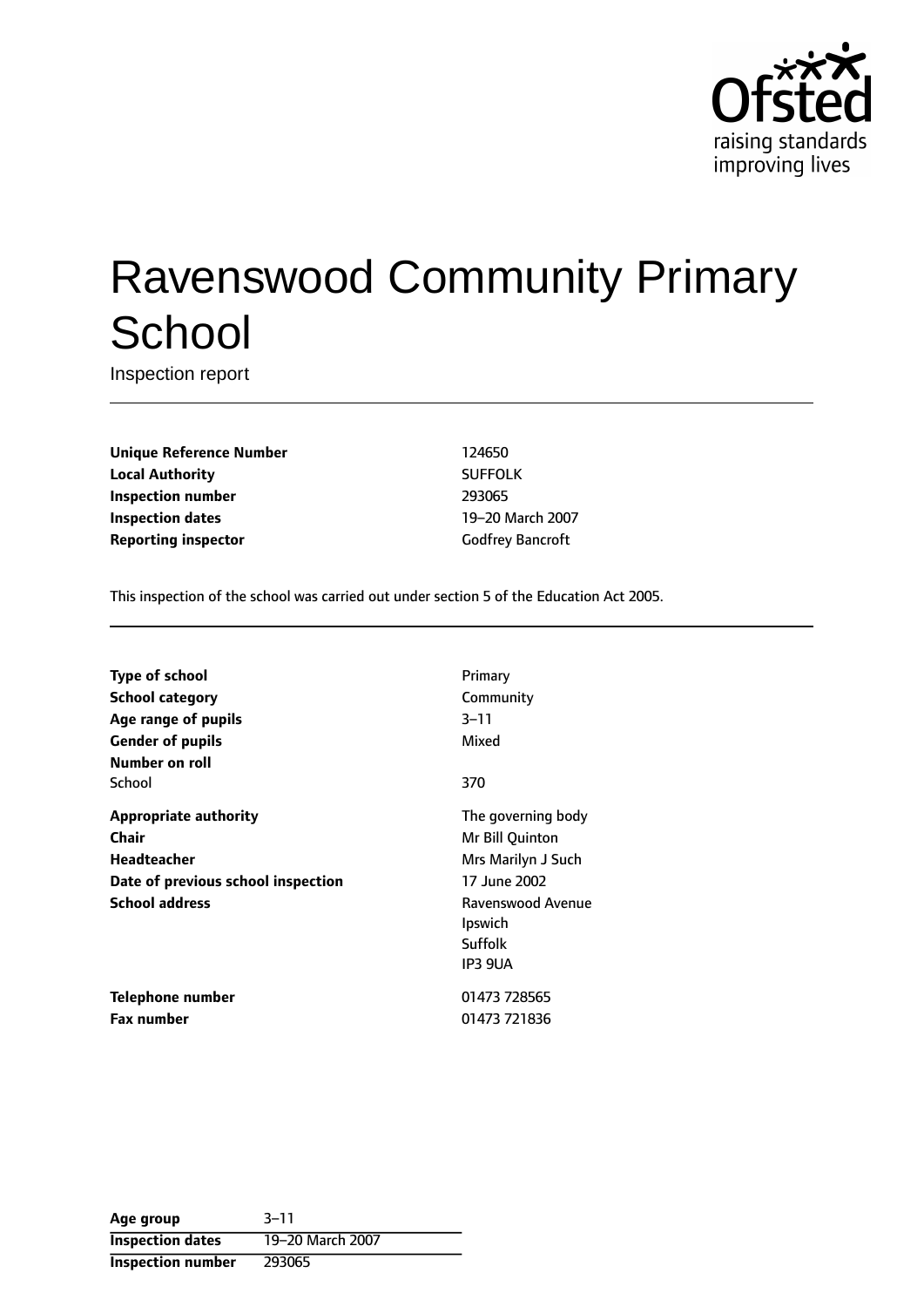.

© Crown copyright 2007

#### Website: www.ofsted.gov.uk

This document may be reproduced in whole or in part for non-commercial educational purposes, provided that the information quoted is reproduced without adaptation and the source and date of publication are stated.

Further copies of this report are obtainable from the school. Under the Education Act 2005, the school must provide a copy of this report free of charge to certain categories of people. A charge not exceeding the full cost of reproduction may be made for any other copies supplied.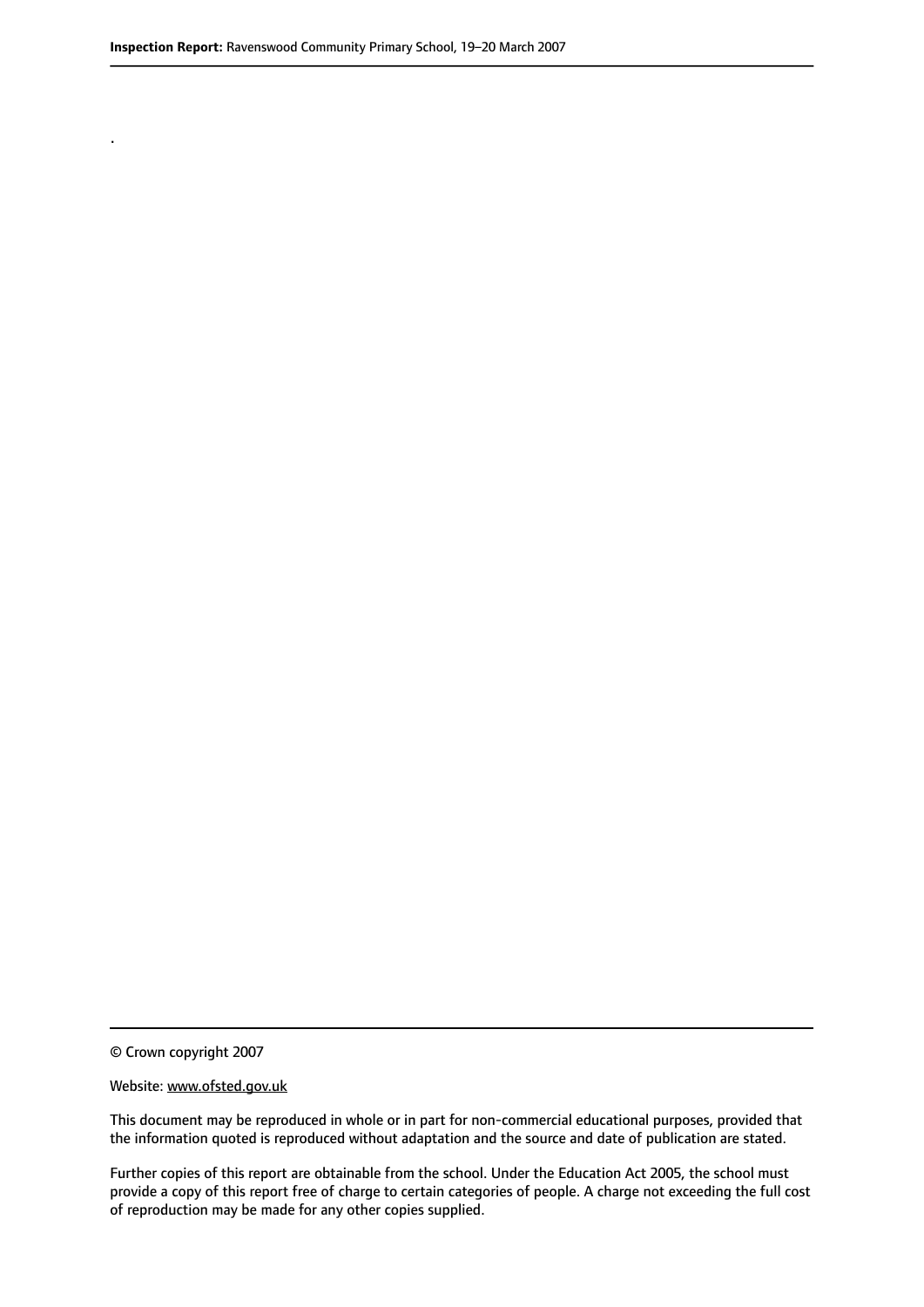# **Introduction**

The inspection was carried out by three Additional Inspectors.

## **Description of the school**

This is a larger than average-sized primary school. The community experiences aspects of both economic and social disadvantage. Children's attainment when they enter the school is below that expected for their age and often well below in personal, social and emotional development and literacy, language and communication. Almost a fifth of pupils comes from minority ethnic backgrounds. The percentage of pupils who speak English as an additional language is slightly below average. Close to one third of pupils has learning difficulties or disabilities, which is well above average. The school holds the 'Active Mark' award for its commitment to the provision of sport and exercise activities and 'Healthy Schools' accreditation. The school provides a breakfast and after-school club.

## **Key for inspection grades**

| Grade 1 | Outstanding  |
|---------|--------------|
| Grade 2 | Good         |
| Grade 3 | Satisfactory |
| Grade 4 | Inadequate   |
|         |              |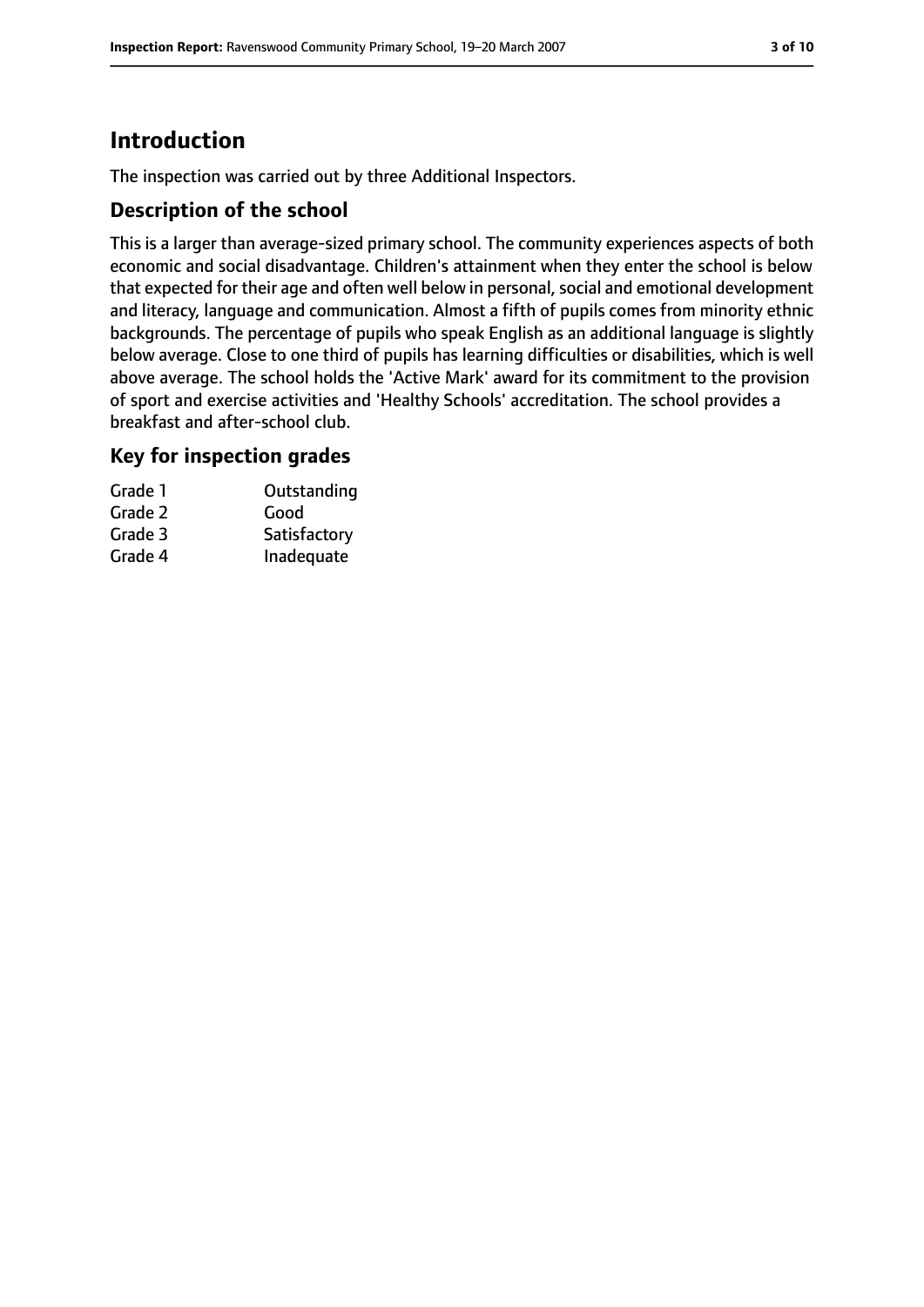# **Overall effectiveness of the school**

#### **Grade: 3**

This is an improving school in which the hard work of the headteacher and governing body has promoted positive changes. The school'sself-evaluation judgesits performance to be satisfactory and the inspection supports this view.

The Nursery and Reception classes provide a good start to children's education. As a result, children attain standards that approach those expected for their age and achieve well. Over recent years standards in the main part of the school have been below average and pupils' progress in Years 3 to 6 has not been as good as it should have been. The school has responded well to this challenge, to the extent that pupils now achieve satisfactorily, and standards by the end of Years 2 and 6 are broadly average. This improvement can be attributed to a more settled teaching force with a better quality of teaching and a continued focus on standards. Even so, standards in English across Key Stage 2, particularly in relation to speaking, listening and writing, still lag behind those in mathematics and science.

Pupils' personal development and well-being are good. One pupil typified the response of many by saying, 'I like playtimes, but lessons are the best bit'. This response is based on the strong care, support and guidance provided by the school and is underpinned by a very effective programme of personal, social and health education (PSHE). Pupils have a good understanding of the need to maintain a healthy lifestyle, and know how to keep safe. They make a positive contribution to the community and are developing skills adequately which will prepare them for the next step in their education. Teaching, learning and the curriculum are satisfactory. Teachers and teaching assistants have good working relationships with pupils and thisis enabling pupilsto become increasingly confident learners. However, in some lessons, insufficient attention is given to making the work challenging enough for the most able.

Leadership and management are satisfactory. The work of the headteacher and other senior managers is helping to drive up standards and capacity for further improvement is satisfactory. However, the available information about standards is not always used well enough to make comparisons with other schools. Governors are great advocates for the work of the school and represent the interests of their community well. That said, their work in evaluating the quality of provision is not linked closely enough to assessing the success of its priorities for improvement. Improvement since the time of the last inspection is good and the school provides satisfactory value for money. Most parents and carers hold the school in high regard and are pleased with the quality of education it provides. A few express concerns about how the school is run and some are concerned about the quality of pupils' behaviour. However, inspectors do not agree. One parent's comment reflected that of many others when she said, 'The school is excellent at helping new pupils to settle in'.

## **What the school should do to improve further**

- Focus even more closely on the development of pupils' speaking and listening and on their writing, in order to raise standards in English.
- Ensure that teaching, in all lessons, meets the needs of the higher attaining pupils.
- Make full use of the available information about pupils' attainment and progress to compare the performance of the school with that of others.
- Ensure that the role of governors in evaluating the quality of the school's work is linked closely to the areas for development identified in the school improvement plan.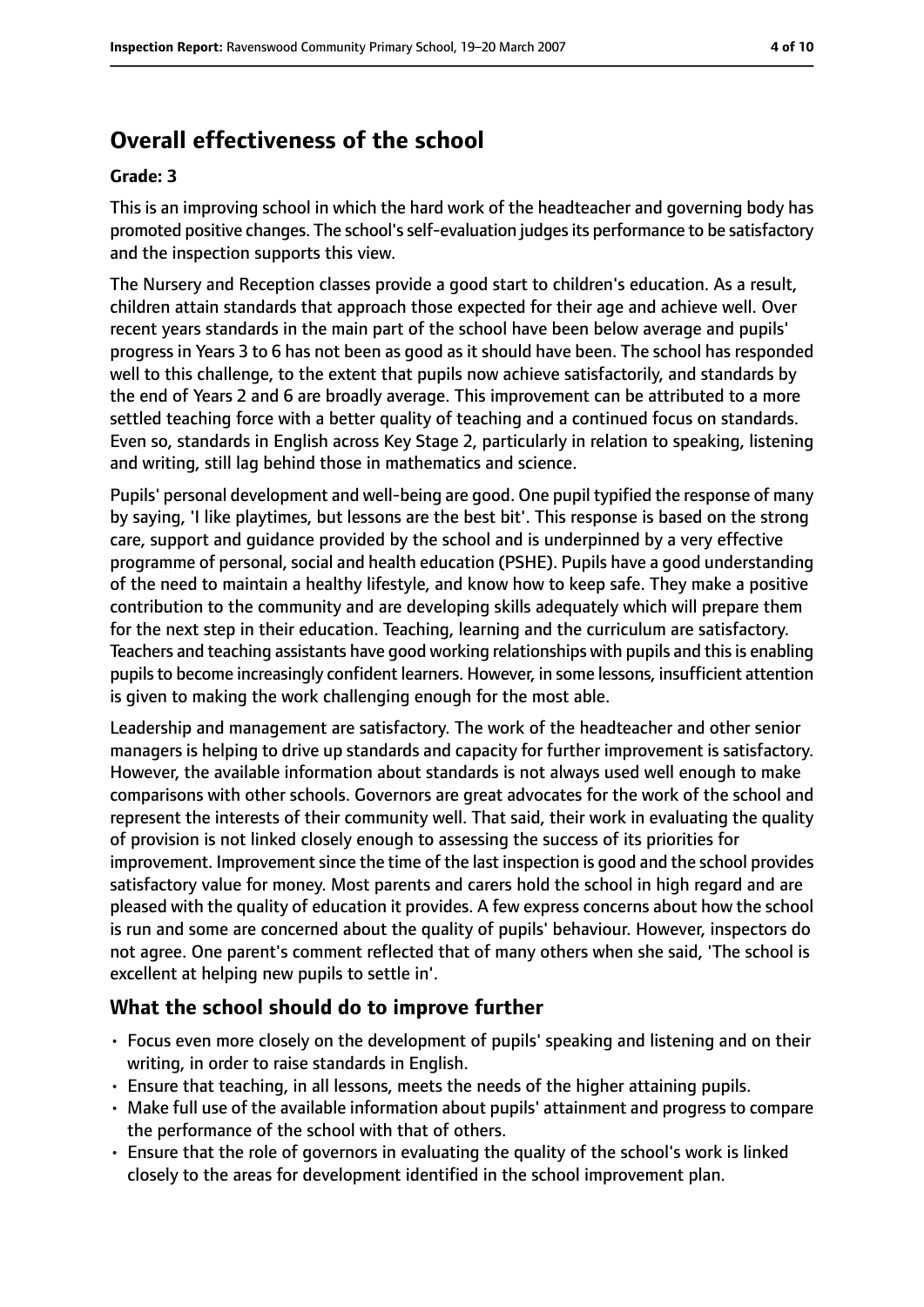# **Achievement and standards**

#### **Grade: 3**

Progress in the Nursery and Reception classes is good and standards are almost at the level expected. Good progress is maintained through Years 1 and 2 and a pattern of steady improvement is evident. Consequently, by the end of Year 2 standards in reading, writing and mathematics are broadly average. There is a tendency for some year-on-year variations and currently standards in mathematics are not as good as those in reading and writing.

In recent years the rate at which pupils make progress has declined in Years 3 to 6 and, by the end of Year 6, standards in English, mathematics and science have been below average. This is no longer the case, to the extent that pupils in the current Year 6 are making good progress and across Key Stage 2 progress is satisfactory overall. Even so, standards in English are not as high as those in mathematics and science. This is mainly because of the low level of some pupils' speaking ability. Pupils who have learning difficulties and disabilities and those who speak English as an additional language make good progress.

# **Personal development and well-being**

#### **Grade: 2**

The school does all it can to encourage pupils to attend. Although attendance is below average it is improving steadily. Behaviour in lessons and around the school is good. Occasionally, the pace of learning slows a little when some pupils lose concentration. However, teachers are good at helping pupils to focus on the task in hand. Pupils enjoy their lessons and are enthusiastic in their work. They have good regard to safety and increasingly realise the importance of taking exercise. The good quality of school meals supports them well in making choices about eating wisely. Many pupils contribute willingly to the school community. Pupils' spiritual, moral, social and cultural development is good, as illustrated by their eagerness to participate in artistic and musical activities. Pupils acquire skills satisfactorily that will serve them for later life.

# **Quality of provision**

## **Teaching and learning**

#### **Grade: 3**

Teachers have established good relations and clearly defined routines with pupils. Teachers and teaching assistants work well together, particularly in support of pupils who find learning difficult and those for whom English is an additional language. Teachers are increasingly using targets for pupils to help them improve their work in mathematics. This is a contributory factor in helping pupils understand what they need to do to improve their work. In a few cases pupils are too reliant on adult support and are not sufficiently independent. Teachers increasingly use the interactive whiteboards to motivate pupils, keep their attention and enrich their learning. However, this is not yet a consistent feature across the school. In most lessons pupils enjoy challenging activities and work at a brisk pace. However, this is not always the case for more able pupils who are capable of working at a higher level.

## **Curriculum and other activities**

#### **Grade: 3**

Pupils enjoy a satisfactory range of activities in lessons and in after-school clubs. There are good links with other local schools and agencies to enrich learning opportunities. Special focus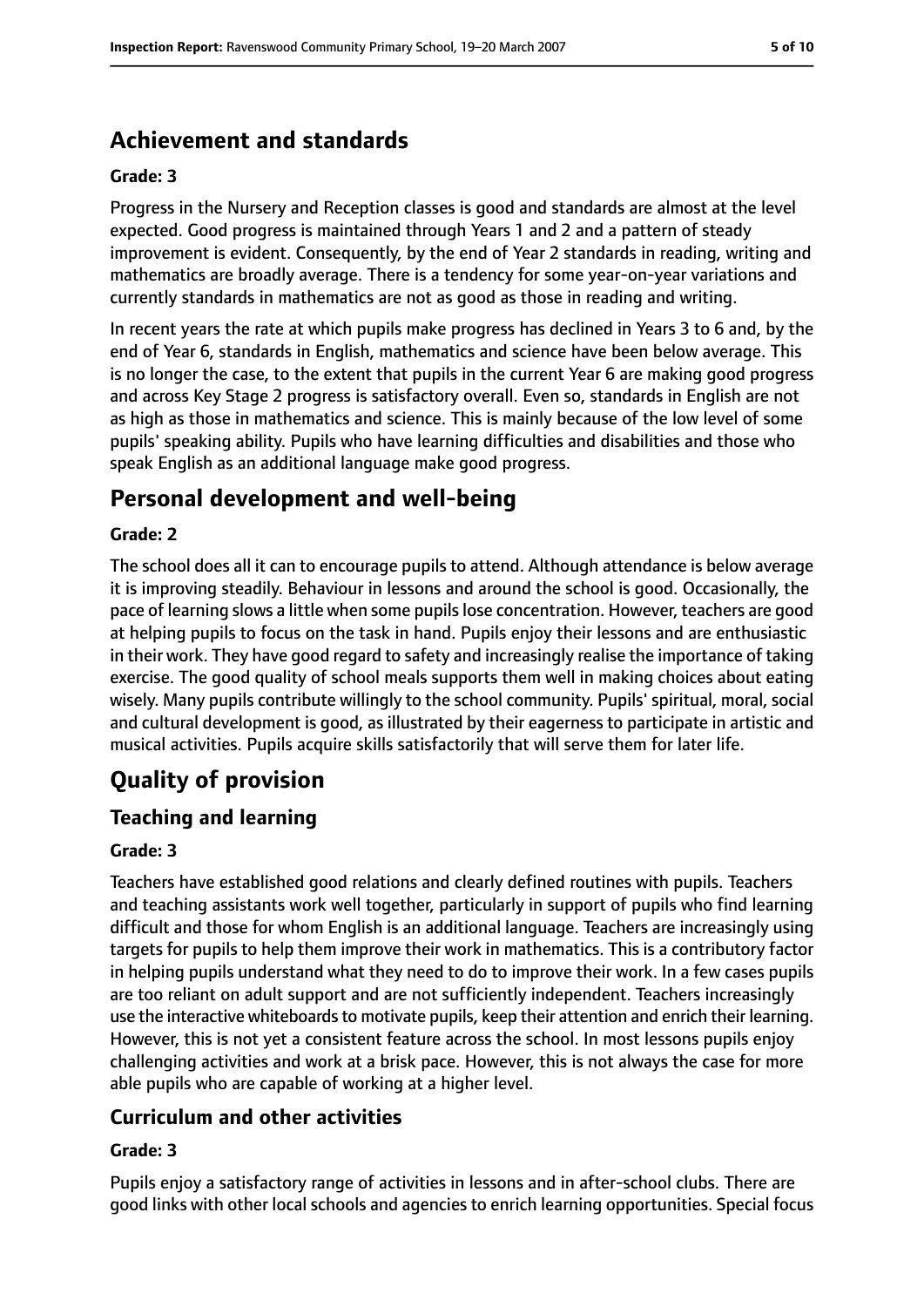weeks such as Black History and Music weeks allow pupils to gain valuable insights into others' lifestyle, culture and traditions. The school provides a good range of educational trips which, together with an increased focus on the creative elements of the curriculum, inspire and motivate pupils to make the most of the learning opportunities presented to them. Although teachers make increasing use of computers to aid learning across subjects, their use is inconsistent across the school.

### **Care, guidance and support**

#### **Grade: 2**

The school meets all the current requirements to ensure pupils' health and safety. Pupils are cared for well and they feel safe and secure. They know they can turn to adults in the school if they feel worried. For example, they are confident that, should instances of bullying occur, these will be dealt with promptly by staff. The work of the learning mentor in providing academic and personal guidance is greatly appreciated by pupils. The school's work in supporting pupils' emotional and social development is central to the improved rates of progress which are now evident. The 'Jigsaws' nurture group also makes a significant contribution to these aspects of pupils' learning.

Guidance and support for pupils who find learning difficult are good and there are effective links with outside agencies to help them. Their needs are identified at an early stage and the school provides a good range of additional activities and work which often enable pupils to make good progress and to catch up with their classmates. The school council provides an effective forum for pupils to influence the work of the school and ensure that their views are heard. The school provides parents and carers with very helpful guidance about how to support their children's learning. This is typified by the involvement of parents and carers in the 'Learning Together' part of the PSHE programme.

# **Leadership and management**

#### **Grade: 3**

The headteacher sets a clear direction for the school that is focused on raising standards. She shares responsibilities well with a dedicated and hardworking senior leadership team. Staff are enabled to expand their knowledge and skills through good training opportunities. Those with additional responsibilities provide good support for their colleagues. The work of the special educational needs co-ordinator is particularly effective.

The school's arrangements to evaluate its own performance are satisfactory. There are effective procedures to measure pupils' attainment and progress. However, not enough use is made of this information to compare the performance of the school with that of others. Governance is satisfactory. Governors are great advocates for the work of the school and are knowledgeable about what it does well and what needs to be improved. The school improvement plan is rightly focused on raising standards but contains too many initiatives. The evolving work of governors in evaluating how well the school is operating does not focus closely enough on the areas for development identified in the plan.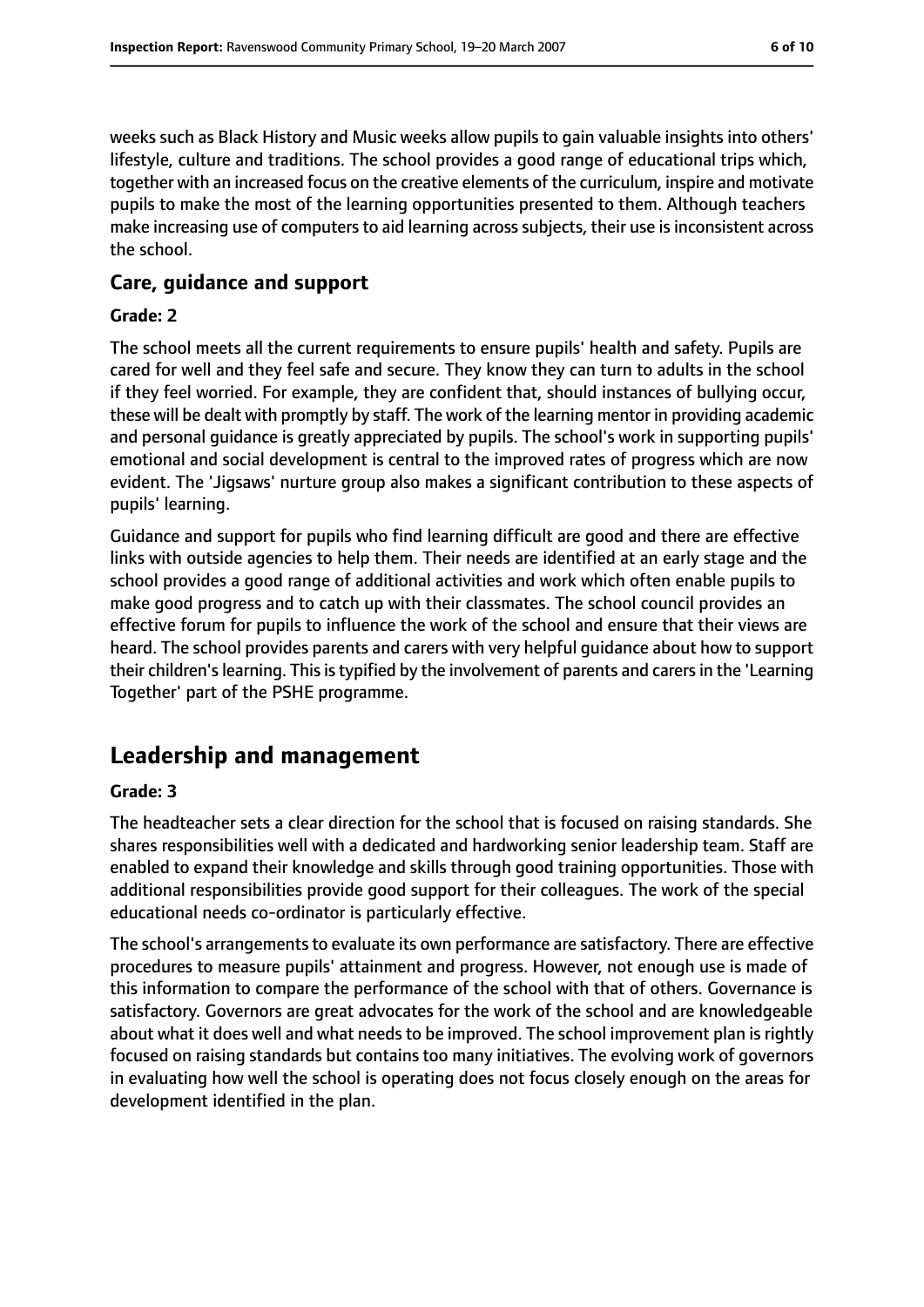**Any complaints about the inspection or the report should be made following the procedures set out in the guidance 'Complaints about school inspection', which is available from Ofsted's website: www.ofsted.gov.uk.**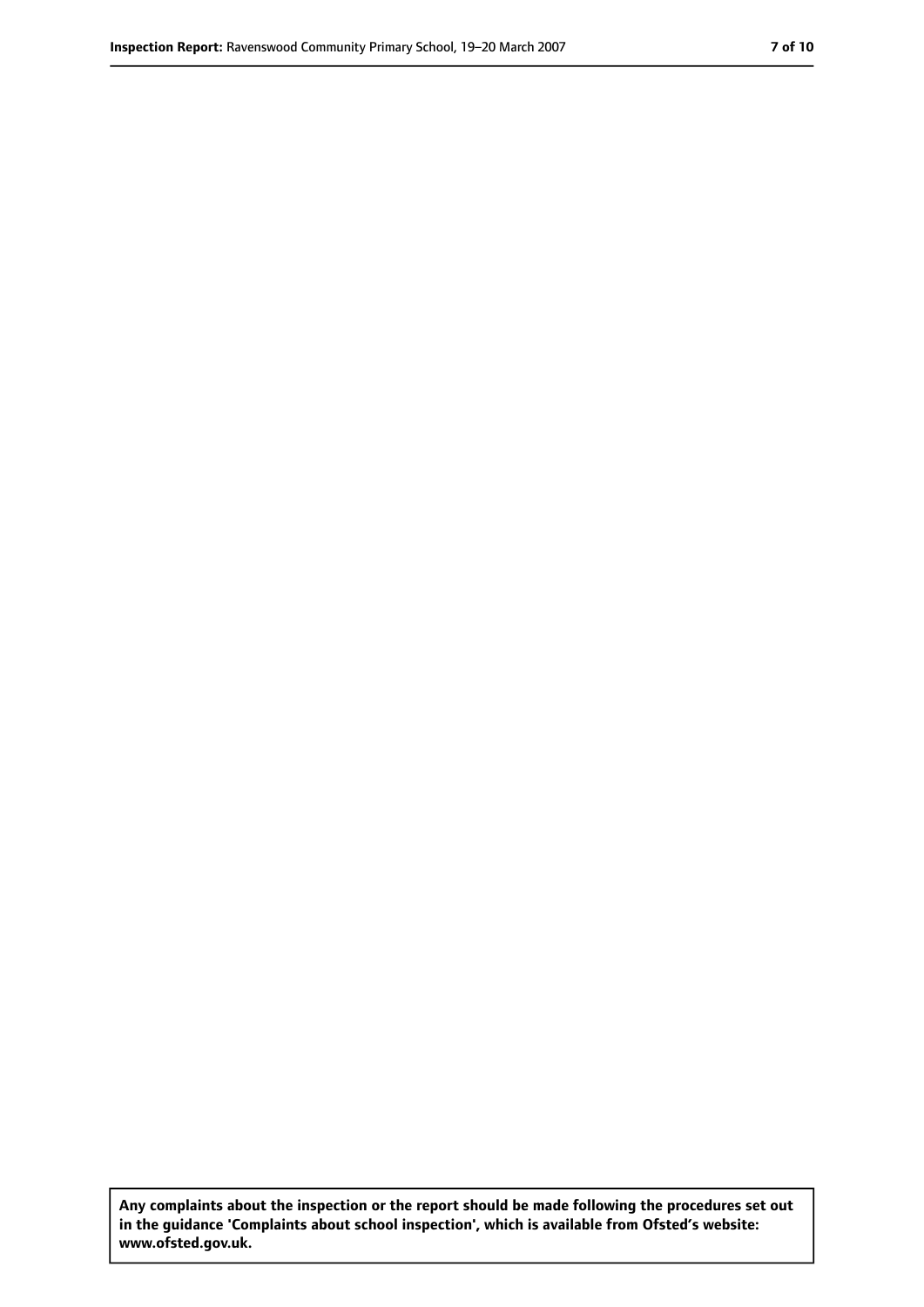#### **Annex A**

# **Inspection judgements**

| Key to judgements: grade 1 is outstanding, grade 2 good, grade 3 satisfactory, and grade 4 | <b>School</b>  |
|--------------------------------------------------------------------------------------------|----------------|
| inadequate                                                                                 | <b>Overall</b> |

# **Overall effectiveness**

| How effective, efficient and inclusive is the provision of education, integrated<br>care and any extended services in meeting the needs of learners? |     |
|------------------------------------------------------------------------------------------------------------------------------------------------------|-----|
| How well does the school work in partnership with others to promote learners'<br>well-being?                                                         |     |
| The quality and standards in the Foundation Stage                                                                                                    |     |
| The effectiveness of the school's self-evaluation                                                                                                    |     |
| The capacity to make any necessary improvements                                                                                                      |     |
| Effective steps have been taken to promote improvement since the last<br>inspection                                                                  | Yes |

## **Achievement and standards**

| How well do learners achieve?                                                                               |  |
|-------------------------------------------------------------------------------------------------------------|--|
| The standards <sup>1</sup> reached by learners                                                              |  |
| How well learners make progress, taking account of any significant variations between<br>groups of learners |  |
| How well learners with learning difficulties and disabilities make progress                                 |  |

# **Personal development and well-being**

| How good is the overall personal development and well-being of the<br>learners?                                  |  |
|------------------------------------------------------------------------------------------------------------------|--|
| The extent of learners' spiritual, moral, social and cultural development                                        |  |
| The behaviour of learners                                                                                        |  |
| The attendance of learners                                                                                       |  |
| How well learners enjoy their education                                                                          |  |
| The extent to which learners adopt safe practices                                                                |  |
| The extent to which learners adopt healthy lifestyles                                                            |  |
| The extent to which learners make a positive contribution to the community                                       |  |
| How well learners develop workplace and other skills that will contribute to<br>their future economic well-being |  |

# **The quality of provision**

| How effective are teaching and learning in meeting the full range of the<br>learners' needs?          |  |
|-------------------------------------------------------------------------------------------------------|--|
| How well do the curriculum and other activities meet the range of needs<br>and interests of learners? |  |
| How well are learners cared for, quided and supported?                                                |  |

 $^1$  Grade 1 - Exceptionally and consistently high; Grade 2 - Generally above average with none significantly below average; Grade 3 - Broadly average to below average; Grade 4 - Exceptionally low.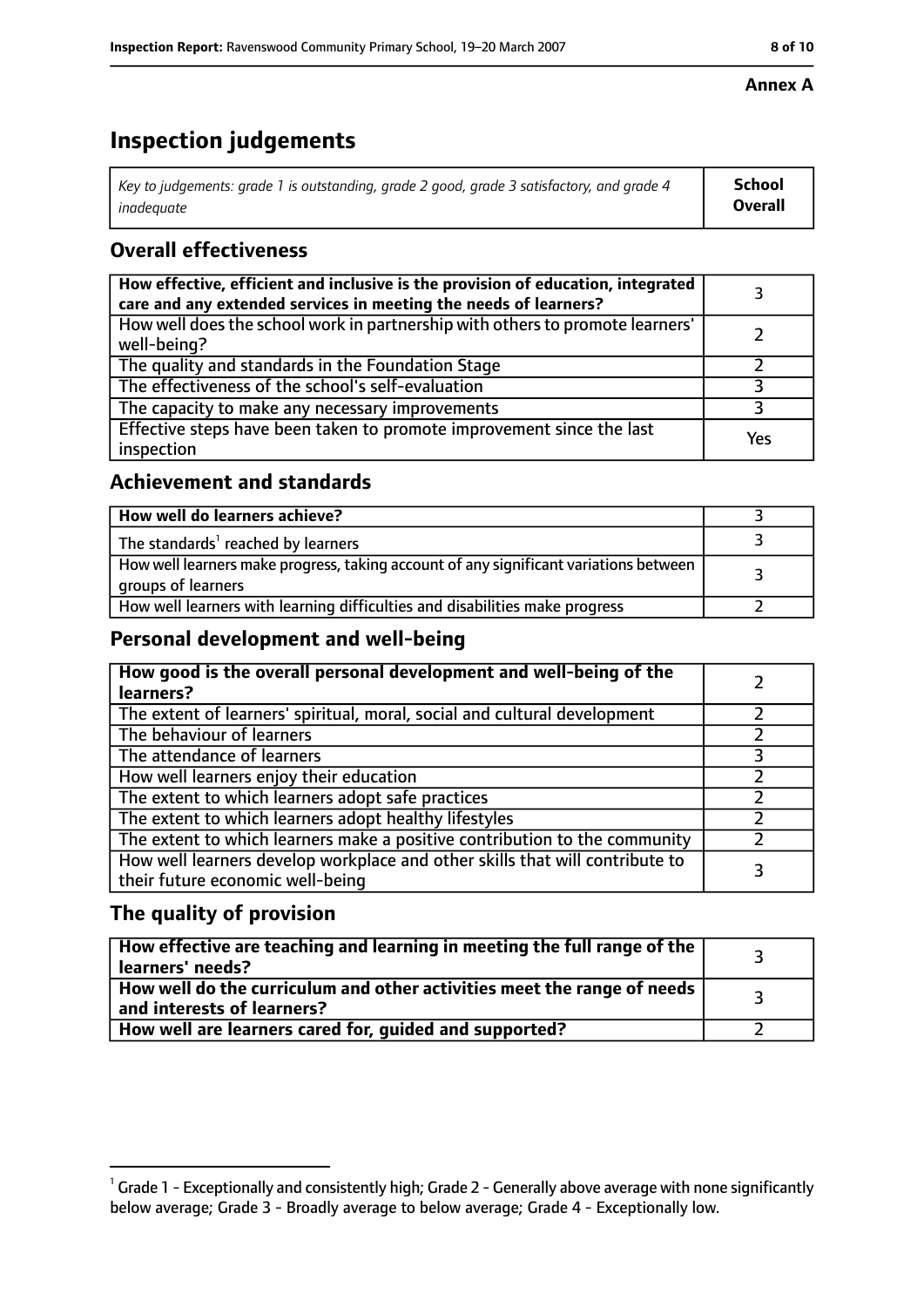#### **Annex A**

# **Leadership and management**

| How effective are leadership and management in raising achievement<br>and supporting all learners?                                              | 3   |
|-------------------------------------------------------------------------------------------------------------------------------------------------|-----|
| How effectively leaders and managers at all levels set clear direction leading<br>to improvement and promote high quality of care and education |     |
| How effectively performance is monitored, evaluated and improved to meet<br>challenging targets                                                 |     |
| How well equality of opportunity is promoted and discrimination tackled so<br>that all learners achieve as well as they can                     |     |
| How effectively and efficiently resources, including staff, are deployed to<br>achieve value for money                                          |     |
| The extent to which governors and other supervisory boards discharge their<br>responsibilities                                                  | 3   |
| Do procedures for safequarding learners meet current government<br>requirements?                                                                | Yes |
| Does this school require special measures?                                                                                                      | No  |
| Does this school require a notice to improve?                                                                                                   | No  |